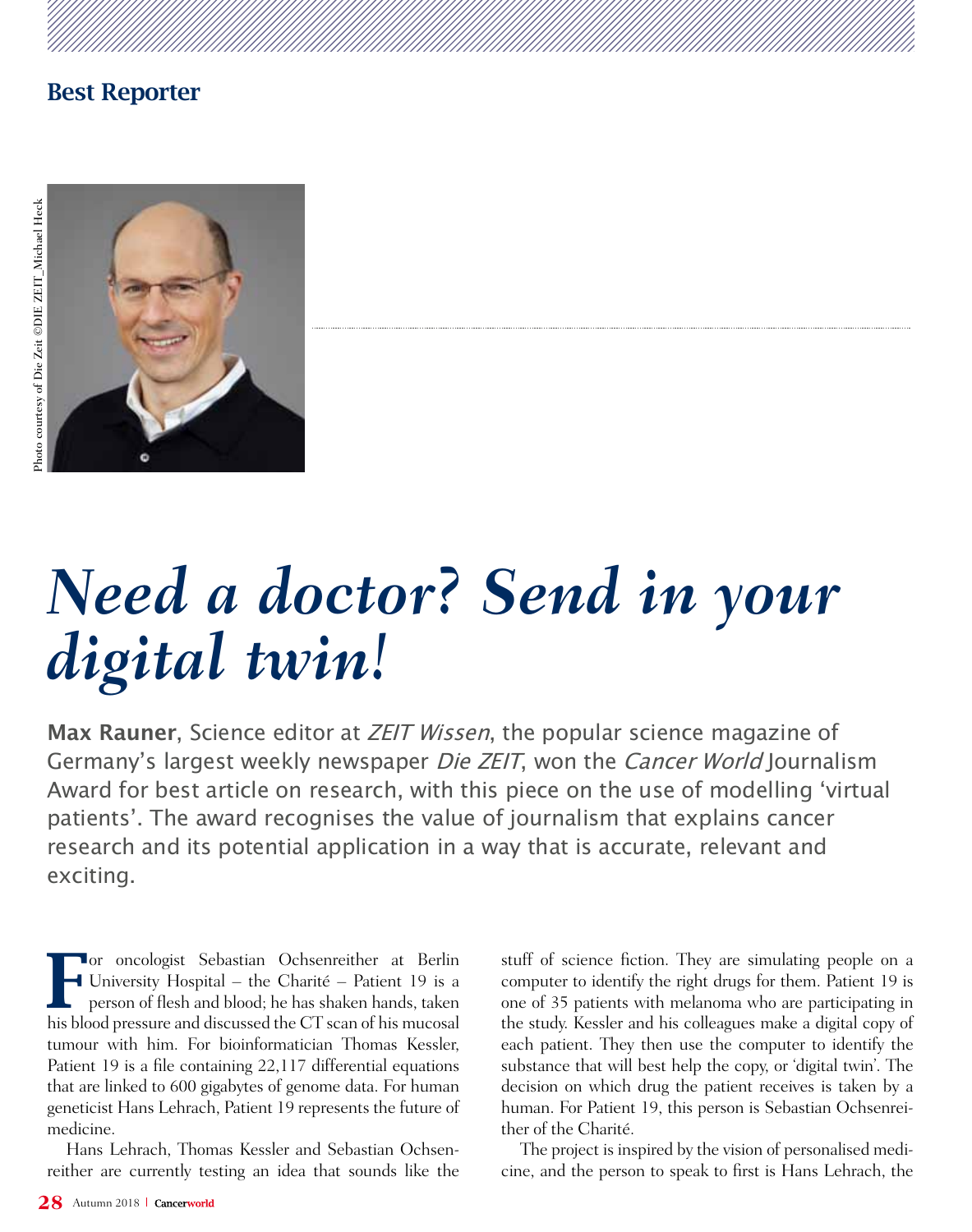

greatest visionary of them all. Lehrach has an enormous office at the Max Planck Institute for Molecular Genetics, with a giant desk and giant screens. The 70-year-old was Director of the Institute for many years; he set up biotech companies, conducted research in Boston and London, and helped decode the human genome. His achievements have already earned him immortality in the scientific community.

He could be enjoying retirement and spending his mornings walking in the Grunewald forest, but instead he continues to throw himself into his work. "Why should I rest on my laurels," he asks, "when we can improve treatment for millions of patients?"

It is Lehrach's dream that one day every person will have a digital twin, and that before prescribing a drug for the real person, the doctor will try out various treatments on the digital twin. "From birth to old age, everyone should have a twin *in silico*", says Lehrach. The phrase '*in silico'* – a reference to the silicon in computer chips – has been coined to refer to work done on the computer. "The twin will also be used when you train for a marathon. The simulation will tell you how to handle your nutrition during training." And if at some point in the future there are digital copies of millions of people, clinical trials could be conducted on an army of virtual doubles, without anyone coming to harm.

It is a hot day in mid-June, and Hans Lehrach has come to the office in shorts and sandals; he talks with the charm and sense of humour that German-speakers call Viennese

Schmäh, with frequent sarcastic comments about the health system. This man should not be underestimated. He has drummed up support for the digital twin from more than 70 research institutes and companies. The initiative is called 'Future Health', and these days Lehrach often flies to Brussels, because Future Health is in the final round of a process that could result in research funding worth  $\epsilon$ 1 billion. Naturally, he uses the word 'revolution' and, as befits the leader of a revolution, he has written a manifesto. In it he cites the moon landing as a model.

Hans Lehrach comes up with comparisons that he uses to persuade others of the benefits of the digital twin – or the 'virtual patient' as it is often called. "When we build a skyscraper," he says, "we don't wait to see whether it collapses in the next autumn storm. Instead we conduct a simulation beforehand." Aeroplane pilots train in simulators, and cars are put through crash tests on the computer. "It is better to make mistakes on the computer than in reality. Medicine is the only field in which we don't do that."

Genome sequencing of patients – analysing their entire genetic make-up – should become routine, says Hans Lehrach, and it should be subsidised in the same way as electric cars and solar cells. "After all, it's only human lives we're dealing with here," he says sarcastically. On his left wrist he wears an Apple watch with a heart rate monitor; on his right is a Fitbit movement sensor. One day the data from such devices will also feed into the twin simulation.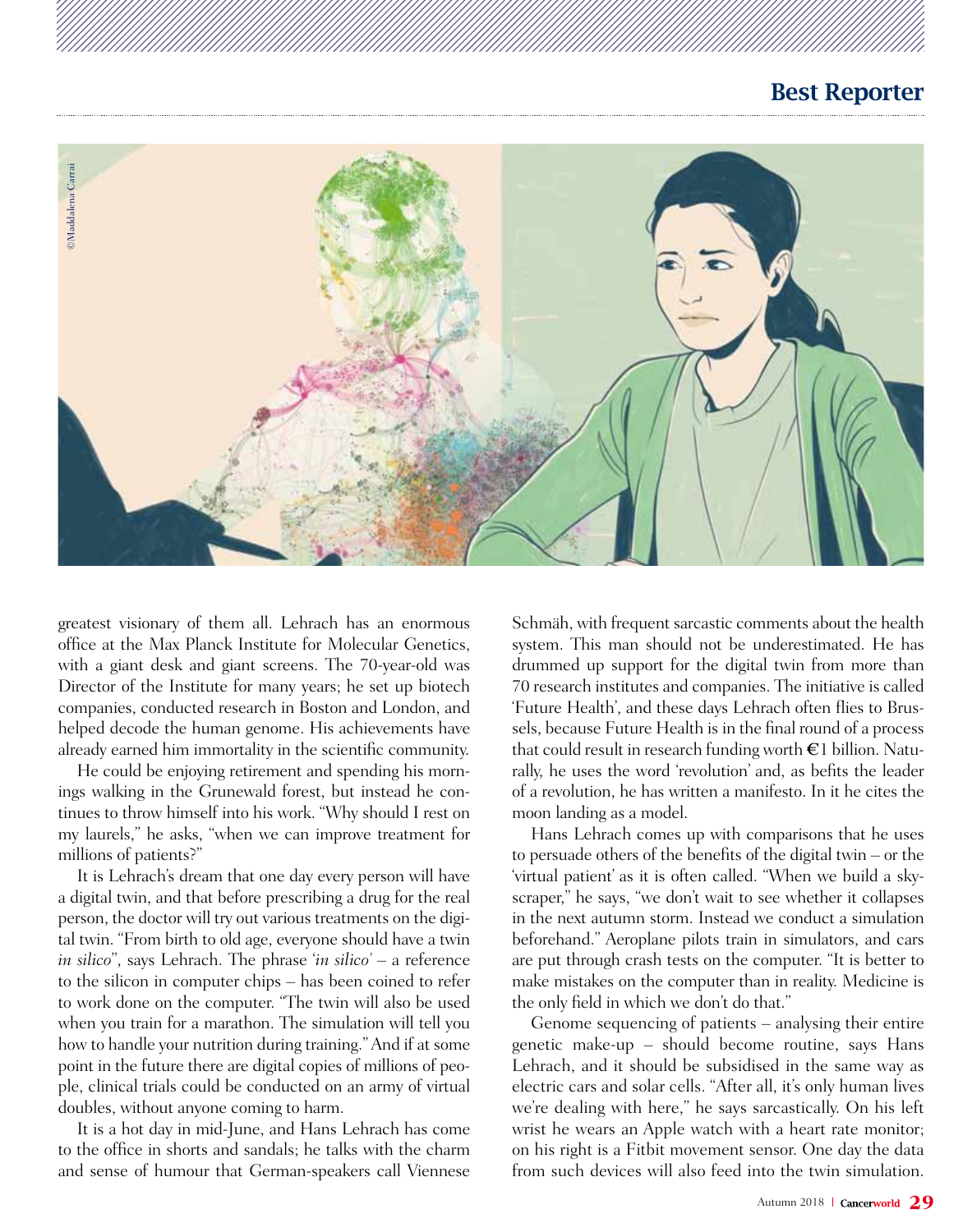#### **Can artificial intelligence help heal people?**



Personalised medicine envisages that drugs will be adapted to the metabolism and DNA of the individual being treated. There are two ways in which computers could help doctors achieve this. The first involves Big Data: software is used to analyse as many disease records and trials as possible, and when someone becomes ill with, say, cancer, the artificial intelligence searches the mass of data for parallels. This is what IBM is doing with its supercomputer Watson. The second method involves simulating the biochemical processes in the body, as described in this article. The figure on the left shows the molecular network of a tumour cell in the model used by Alacris. A circle represents a gene, a protein or a biochemical reaction. The larger the circle, the greater its importance for the network. The colours show which parts of the cell are well networked. "If personalised medicine is to benefit everyone, there must be open access to the data," says Jonathan Chen of the Center for Biomedical Informatics Research at Stanford University. "That is easier said than done, because many companies and institutions hoard their data, either for security reasons or because they can make money from it."

What about data protection? "Data protection is for healthy people," says Lehrach.

According to Lehrach, the personalising of drug therapy is the great unsolved problem in medicine. A drug affects dozens of biochemical processes. But every human body is different. The doctor does not know what effect a drug will have on a particular individual. There are clinical trials of course, but they depict an average over hundreds of people. "It's like saying: 'Your left arm is broken, but we'll put the right one in plaster, because more right arms have been put in plaster in clinical trials'." Listening to Hans Lehrach for a while leaves you wanting to delay falling ill until the future has come a bit closer.

Personalised medicine does not mean that the doctor asks more questions about your family (that would be more personal medicine, which is a different issue). Instead it means that each patient receives treatment that is tailored to their body, their genome, their metabolism.

This vision is based on an assumption with which students have been disrupting philosophy seminars ever since the time of Aristotle – the assumption that humans work like a machine. Scientists spent a long time searching for a vital force (*vis vitalis*) that would distinguish a living organism from a pile of dead matter. They searched in vain. In the 19th century people came to realise "that the living cell was no more than a bag of interconnected chemical reactions", writes the doctor Siddhartha Mukherjee in his bestseller *The Gene*. The new science of biochemistry was born. In the 20th century biochemists decoded DNA, the building block of life. Since then humans have been regarded as beings that, while complex, are in some respects entirely calculable. "Cancer is a very mechanistic problem," says Hans Lehrach. "You can happily leave discussion of the soul out of it."

Then he climbs into his Mercedes and drives a short distance through the Dahlem district of Berlin to an unpretentious concrete building. It houses some offices that have been rented by Alacris Theranostics, a biotech company founded in 2008 by Lehrach, his colleague Marie-Laure Yaspo, and George Church of Harvard Medical School. On the second floor he uses a security code to open the door. Welcome to the realm of digital twins.

At a rough estimate, a human body consists of around 40 billion cells. They form the skin, the liver, the heart, the lungs and other organs, the muscles, blood, nerves, nails and hair – in fact absolutely everything. Through its outer membrane each cell absorbs nutrients and molecules from which it obtains energy; in the interior it produces proteins and processes fat and sugar molecules. It multiplies by cell division, and when it is no longer needed it launches a self-destruct programme and disappears. This is life from a biochemical perspective. And it can be simulated like a chemical plant? Not quite.

You can't talk to digital twins like you can to Apple's Siri, but they do have a representative: Thomas Kessler and three other bioinformaticians are sitting in a room with the blinds closed, their heads concealed behind screens. Many of the 20 employees at Alacris previously worked at the Max Planck Institute. Kessler opens the folder labelled Model\_2016Q2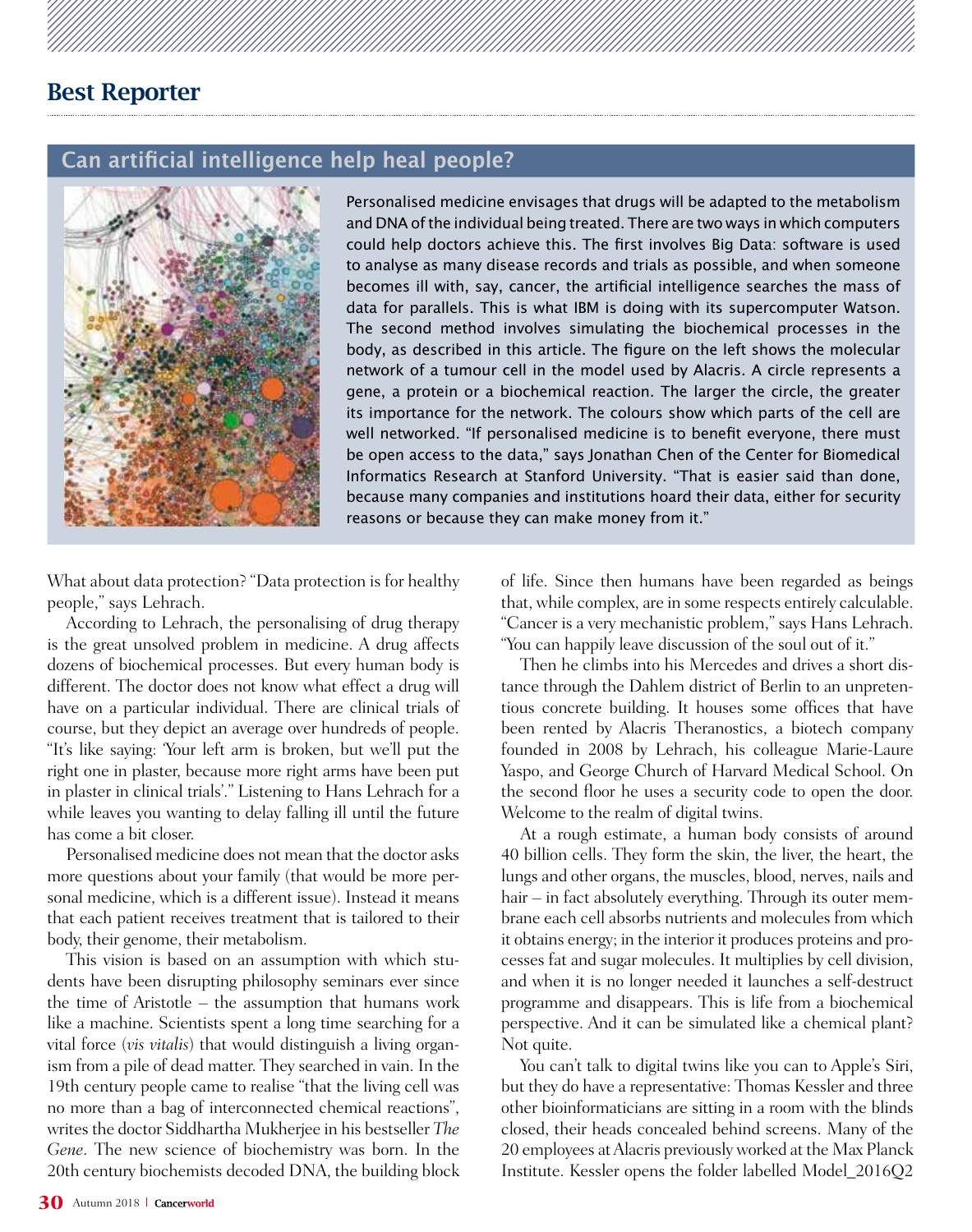and calls up Patient 19. The image doesn't remotely resemble a person; it looks more like a map of the railway network. There are blue squares – those are the genes. Red circles are proteins and coloured lines represent biochemical signalling pathways. What you don't see are the 22,117 equations with which a computer cluster spent three days calculating how the molecules travel.

This isn't a complete copy of a person, but just a building block. The hope is that one day the digital twin will be like a biochemical construction kit, with components representing the cardiovascular system, the organs, and perhaps even the functions of the brain. To start with, the researchers at Alacris have programmed this building block for cancers.

# What you don't see are the 22,117 equations with which a computer cluster calculated how the molecules travel

Even the world's fastest computer cannot possibly imitate the interaction of 40 billion cells. But the nucleus of each cell contains the same genetic information – the DNA, also called the genome or hereditary material. This simplifies the task. The DNA contains more than 20,000 genes. They are the building instructions for proteins. The proteins in turn protect cells from attackers; as hormones and enzymes they regulate the metabolism; and they ensure that tissues remain stable. When something goes wrong with this process so that cells divide uncontrollably, a tumour may result.

Alacris is limiting its computer model to 800 genes and 45 biochemical signalling pathways – those that regulate cell division and death. They hope that this will enable them to understand why a tumour cell runs amok. And what drugs could halt the dangerous proliferation of cells.

When the White House announced in the year 2000 that biochemists had decoded the human genome, the British Prime Minister Tony Blair joined in from London. His wife had given birth to a healthy son, Leo, a month earlier. Leo's life expectancy had just risen by 25 years, said the then US President Bill Clinton. It was a little joke, behind which lies a great hope: as the cost of genome scanning continues to fall – it is now less than  $\epsilon 1,000$  per patient – many sick people regard it as the first step towards a cure.

Knowing which genes are involved in a tumour cell is rarely enough, however; the disrupted signalling pathways – the incorrect signals in the biochemical programme – must also be identified. The activity of individual genes is switched on and off by proteins. For this reason, Alacris not only looks for mutations but also studies the transcriptome. The transcriptome (from the Latin *transcriptio*) is in effect the transcript of the genome that provides the basis for the formation of proteins. Thomas Kessler has never met Patient 19 in person, but a section of his tumour is kept in the refrigerator in the corridor for use in these analyses.

The researchers liken cancer simulation to weather forecasting: both involve reducing nature to sets of rules, in the form of mathematical equations. In this case they reduce the cancer to a model of the tumour cell. Weather forecasting also needs data on atmospheric pressure, winds and temperatures worldwide. The cancer simulation needs transcriptome and genome data.

On a Tuesday at the end of June, Thomas Kessler and a dozen other people are sitting in conference room 03001 at the Charité for the molecular tumour conference. The digital twins have come along in Kessler's laptop. From the window one can see the hustle and bustle of Berlin Central Station, with people going about their business, oblivious to the fact that life-and-death decisions are being taken just a stone's throw away. At the tumour conference the doctors discuss particularly difficult cases. Most of the patients have already tried a number of treatments.

The doctors have removed their white coats – there are no patients present. The head of the oncology department is there with a colleague: they know the patients. The pathologists, who are experts in tumour tissue, are there. Two young doctors have been researching the clinical trials that are being conducted around the world. The geneticist Marie-Laure Yaspo of the Max Planck Institute has the genome data at her fingertips. Thomas Kessler talks about the twins.

"We have a new patient," says the oncologist [to preserve anonymity, details have been changed]. This patient was diagnosed with a tumour of the eye in 1998. Her eyeball was removed, she received radiotherapy, then had further surgery in 2002. There then followed lung metastases, chemotherapy and liver metastases; part of her liver was removed. In 2013 she had immunotherapy; in 2015 the cancer spread to the skin and she underwent chemotherapy. She has now been enrolled in the Treat20plus study – the digital twin research project – as Patient 22.

"That's a complex case," says Yaspo, the coordinator of the Treat20plus study. There are 31 mutations in the tumour cell's genetic makeup. The most striking is the mutation of the GNA11 gene; the MET gene is also upregulated. One of the young doctors comments that there is